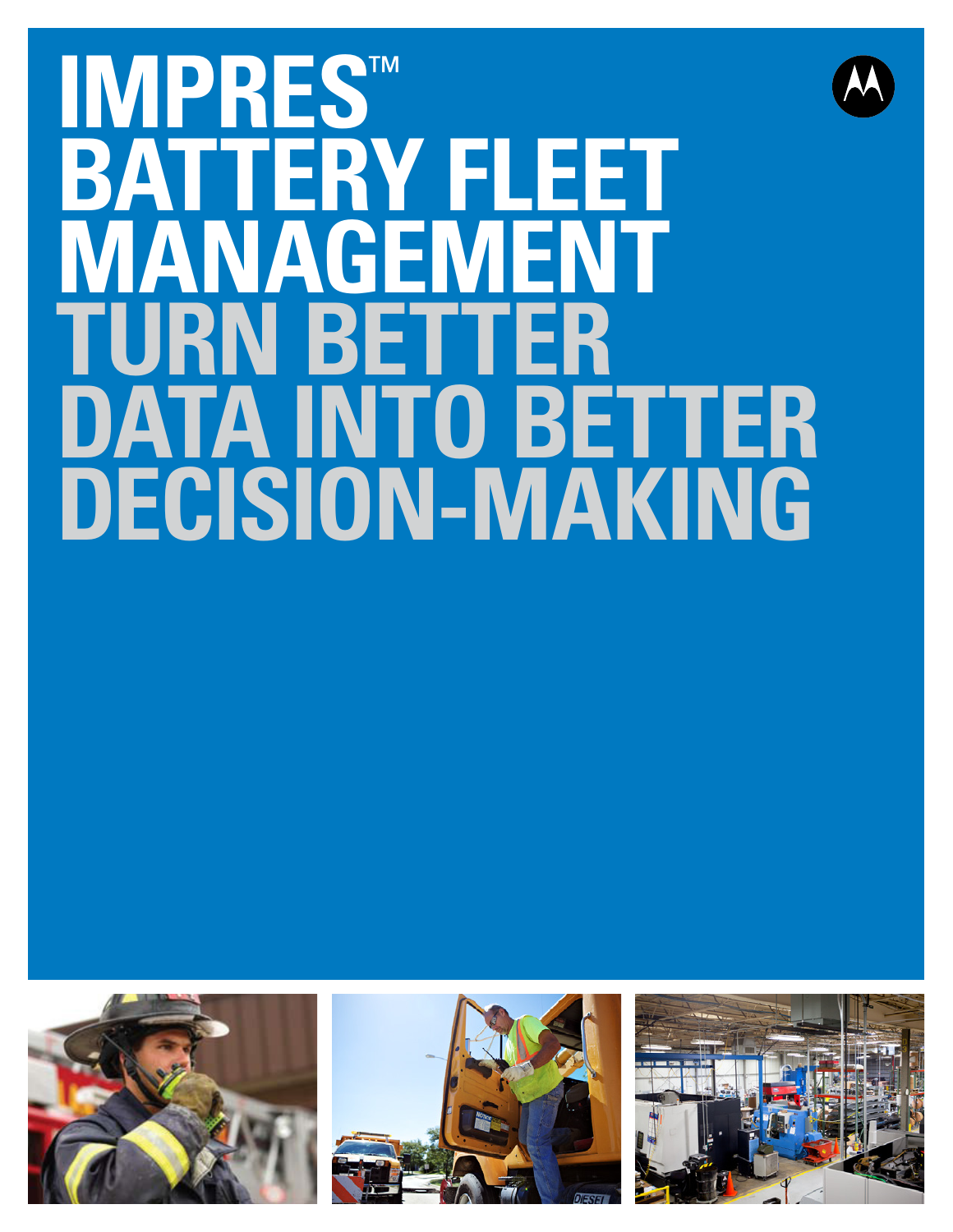# **MANAGE BATTERIES THAT WORK, WITHOUT THE GUESSWORK**

A radio is only as good as the battery that powers it. So when a battery fails and communication is lost, it impacts every aspect of your organization from serving customers to saving lives. But monitoring and maintaining the status of a large fleet of batteries can be time-consuming, inefficient and potentially overwhelming.

That's why we created our proprietary IMPRES™ Battery Fleet Management technology. It saves you the guesswork, complexity and costs of managing hundreds even thousands of radio batteries and chargers wherever they're located, and makes it easier for your employees to do their work safely and successfully.

# **GET BETTER DATA TO MAKE BETTER OPERATIONAL DECISIONS**

#### **Why IMPRES?**

From the beginning, IMPRES batteries were designed as an integral part of our two-way radios for optimal performance. Now we've taken IMPRES technology a step further with software that automatically collects data from your IMPRES battery each time its placed in your battery charger, then quickly compiles it into valuable reports for "information at a glance." No other manufacturer delivers this patented technology and comprehensive capabilities.



#### **How does it work?**

Our IMPRES Battery Fleet Management software automatically collects critical data from IMPRES batteries when they are inserted into an IMPRES charger including battery age, capacity, charge and recondition history, the dates manufactured and put into service. This software analyzes battery data and tells you how "healthy" a battery is and when it needs to be changed, so you can quickly and efficiently determine when to remove a poor-performing battery, purchase a new one or redeploy it to less demanding users, and even identify missing batteries.

### **MAKE EVERY WORK DAY MORE PRODUCTIVE AND EVERY WORKER SAFER**

In the heat of a structure fire or the heart of a construction site, radio users must be confident their batteries will last an entire shift and be ready right when they need them. IMPRES Battery Fleet Management gives them the key information they need. Now they'll know how long batteries will last and feel confident they can communicate at full potential.

Radio users don't have to remember if a battery is charged or deal with the frustration of operating a device with a weak battery. Instead, batteries can be pulled out of service before a shift and proactively replaced before they reach end-of-life.

#### **Impres Battery Fleet Management delivers battery-critical information**

- Tells you when batteries are below an acceptable capacity
- Helps ensure users have enough capacity for a full work shift
- Alerts you to low capacity batteries so you can remove them
- Eliminates unexpected downtime and work interruptions
- Avoids the expense of throwing batteries away prematurely
- **Confirms chargers are** optimally distributed and used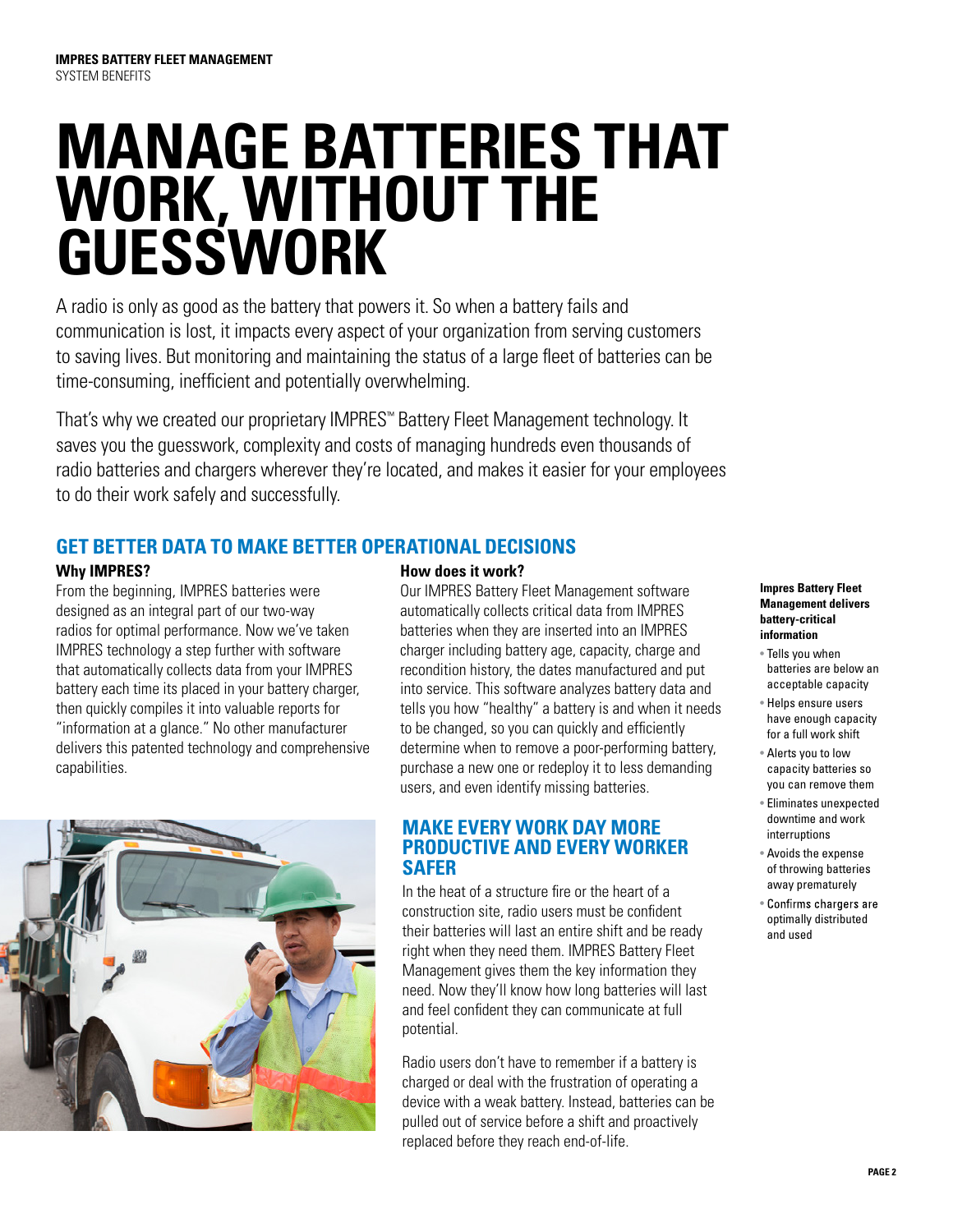# **BOOST EFFICIENCIES AND BRING DOWN COSTS**

Are you replacing all batteries on a certain date, whether you need to or not? Responding to worker complaints that batteries are losing their charge too quickly? Unsure if they're properly charged or reconditioned?

IMPRES Battery Fleet Management eliminates the guesswork, uncertainty and frustration. Because it automatically retrieves data on the exact status and health of every battery in your fleet, you avoid the

waste and expense of replacing batteries prematurely. And help ensure that batteries aren't used beyond their recommended life – reducing downtime, work interruptions and operational inefficiencies.

Motorola products have strong sustainability benefits. IMPRES Chargers have technology that avoids overcharging and our single-unit IMPRES chargers with external power supplies consume 40 percent less energy in standby mode than

The initial cost of IMPRES software is a shrewd investment that pays back over a long period of time. It not only is designed to increase battery reliability and performance, but can improve worker safety and productivity, too.



# **SIMPLE, SEAMLESS AND SCALABLE**

IMPRES Battery Fleet Management consists of three major components: the application software, a software license key and the Charger Interface Unit (CIU). A CIU is required to network each IMPRES multi-unit charger or single-unit charger\* into the system. However, IMPRES dual unit chargers and the IMPRES Battery Readers do not require a CIU.

The IMPRES Battery Fleet Management application software is scalable from a single site to a multi-site networked system and can be networked to support

up to 25,000 batteries in the same location or over geographically dispersed areas.

#### **Each Software License Supports:**

- 1 System Administrator Server
- 19 Remote Clients
- 25 IMPRES Chargers or IMPRES Battery Readers per client
- 25,000 IMPRES Batteries (the total number of batteries for the entire system cannot exceed 25,000)

\* The XTS single-unit charger (WPLN4111) does not support the IMPRES Battery Fleet Management single-unit CIU.